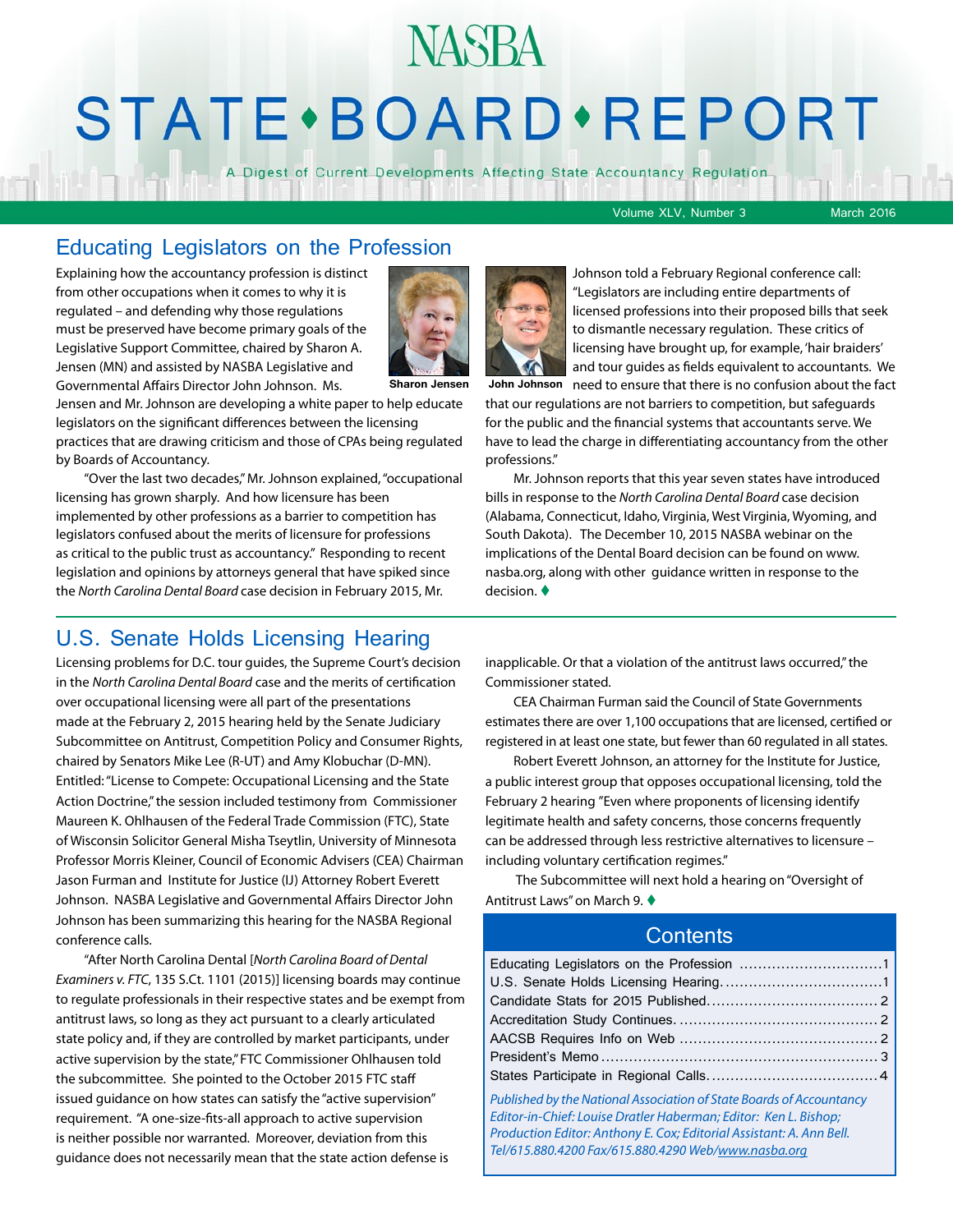#### <span id="page-1-0"></span>Candidate Stats for 2015 Published

Utah once again came out as the jurisdiction with the highest Uniform CPA Examination candidate pass rate for the year and Wisconsin with the second highest, as reported in the *2015 Candidate Performance on the Uniform CPA Examination – Jurisdiction Edition*, published by NASBA in February. In 2015 Utah candidates had a pass rate of 65.4 percent and Wisconsin of 60.5 percent. Last year Utah had a 62.3 percent pass rate and Wisconsin 58.8 percent. However, this year saw a change in the third highest passing jurisdiction: In 2015 it was Missouri with 58.5 percent, and in 2014 it was South Dakota with 58.3 percent. Looking at the *2015 Candidate Performance on the Uniform CPA Examination – University Edition*, in 2015 the university with the most candidates was Baruch College of the City University of New York with 805, followed by the University of Illinois – Urbana Champaign with 657 and the University of Southern California with 478.

In 2015 there were 42,439 new candidates taking the Uniform CPA Examination out of a total 93,693 candidates. Of those, there were 26,110 candidates passing their fourth section of the Uniform CPA Examination. Of those reporting their gender, women accounted for 47,693 candidates with a 47.2 percent pass rate and men accounted for 44,250 candidates with a 52.8 percent pass rate.

Both publications include statistical data from all four testing windows of the 2015 Uniform CPA Examination, as gathered from the State Boards' submission of eligible candidate information through

#### Accreditation Study Continues

Continuing to focus on how accreditors of higher education are meeting the expectations of the State Boards of Accountancy, a task force including representatives of NASBA, the AICPA and the American Accounting Association have been discussing how best to follow-up on the Accreditation Forum held in Washington, DC, on January 29.

"We want to work with accreditors to understand how accreditation is responding to the changing higher education environment, and determine how to appropriately draft regulations regarding education and licensure," NASBA Director of Continuous Improvements and Analytics James Suh explained. The tri-party group wants to identify and build a clear stakeholder group and then to create a functional timeline to be shared with all. Mr. Suh said the tri-party group expects to determine what the profession

AACSB Requires Info on Web

The AACSB has alerted accounting department chairmen of their member universities that to comply with the AACSB's updated Standard 4 they are required to provide additional information regarding student achievements on their websites by July 1, 2016. To help the schools provide this information, the AACSB is advising them to turn to NASBA sources, either through purchase of the 2015 statistics, or by using the 2013 edition of the NASBA statistics which is public data available free of charge through https://media.nasba.org/ files/2016/02/2013-University-Book-Website.pdf.

Examples of the information to be shown on the websites include certification or licensure exam results, graduation rates and job placement outcomes. Professors Fred Mittelstaedt and Mark Ulrich,

NASBA's Gateway System. The reports have been redesigned this year to include candidate pipeline reporting, cohort tracking, and a breakdown of performance on the 23 content areas and four skills areas. Paperback copies of the *Jurisdiction Edition* are available at \$100 each and of the *University Edition* at \$200 each. Both publications are also available in eBook format. Orders may be placed through nasbareport.com. State Accountancy Boards are each receiving a copy of both publications without charge.  $\blacklozenge$ 

#### **Ranking of Institutions by Pass Rate: First-Time, All Programs**

*Includes 821 institutions with 10 or more reported candidates*

|                |     | <b>Rank State Institution (FICE)</b> | <b>Candidates Sections Percent Average</b><br><b>Total</b> | <b>Total</b> | <b>Pass</b> | <b>Score</b> |
|----------------|-----|--------------------------------------|------------------------------------------------------------|--------------|-------------|--------------|
| 1              | PA  | <b>UNIV PA (3378)</b>                | 25                                                         | 53           | 90.6%       | 84.2         |
| $\overline{2}$ | GA  | <b>UNIV GA (1598)</b>                | 279                                                        | 700          | 88.4%       | 83.6         |
| 3              | MO  | WASHINGTON UNIV ST LOUIS (2520)      | 61                                                         | 145          | 86.9%       | 83.0         |
| 4              | FL  | <b>UNIV FL (1535)</b>                | 116                                                        | 262          | 85.5%       | 83.5         |
| 5              | IL. | <b>NORTHWESTERN UNIV (1739)</b>      | 15                                                         | 34           | 85.3%       | 81.7         |
| 6              | UT  | <b>BRIGHAM YOUNG UNIV (3670)</b>     | 265                                                        | 651          | 84.8%       | 83.3         |
| 7              | WI  | UNIV WI MADISON (3895)               | 202                                                        | 510          | 84.5%       | 83.3         |
| 8              | CA  | <b>MASTERS COLL &amp; SEM (1220)</b> | 10                                                         | 19           | 84.2%       | 79.2         |
| 9              | IN  | <b>UNIV NOTRE DAME (1840)</b>        | 207                                                        | 592          | 84.1%       | 82.9         |
| 10             | TN  | <b>VANDERBILT UNIV (3535)</b>        | 36                                                         | 113          | 83.2%       | 82.7         |

**\*The information in the accompanying charts is printed with permission from the NASBA** *2015 Candidate Performance on the Uniform CPA Examination***.**

can fix, what can be fixed with the help from accreditors and other external stakeholders, and what cannot be fixed.

The NASBA representatives to the tri-party group are NASBA Past Chair Carlos E. Johnson (OK) and Education Committee Chair Raymond N. Johnson, with Mr. Suh and Associate Director – Business Development and Research Brentni Henderson-King.

One of the key conclusions from the January 29 conference was that regional accreditation of educational institutions is necessary, but not sufficient for the State Boards' purposes, Mr. Suh reported. There is a sense that transcript transparency, and standardization around transfer credit practices may be the forefront of the issues that the accreditors are facing, he observed. Among the materials the task force is studying are documents from major accounting firms, the Chamber of Commerce and other regulated professions. $\blacklozenge$ 

co-chairs of the AACSB Education Regulation Committee, wrote to the accounting department deans: "Given that accounting is the primary business discipline with a licensure exam, the dean [of the business school] may request your CPA Exam results. Because accounting standards require separately accredited accounting departments to comply with business standards, including Standard 4, we strongly encourage accounting departments to report some of the above student achievement information on their own websites."

They advised the chairmen that James Suh's APLG/FSA meeting presentation on CPA Exam performance reporting issues in conjunction with assurance of learning is being placed on the American Accounting Association's website.  $\blacklozenge$ 

ent lett botak kost form botak der kost form botak visak kost form botak lett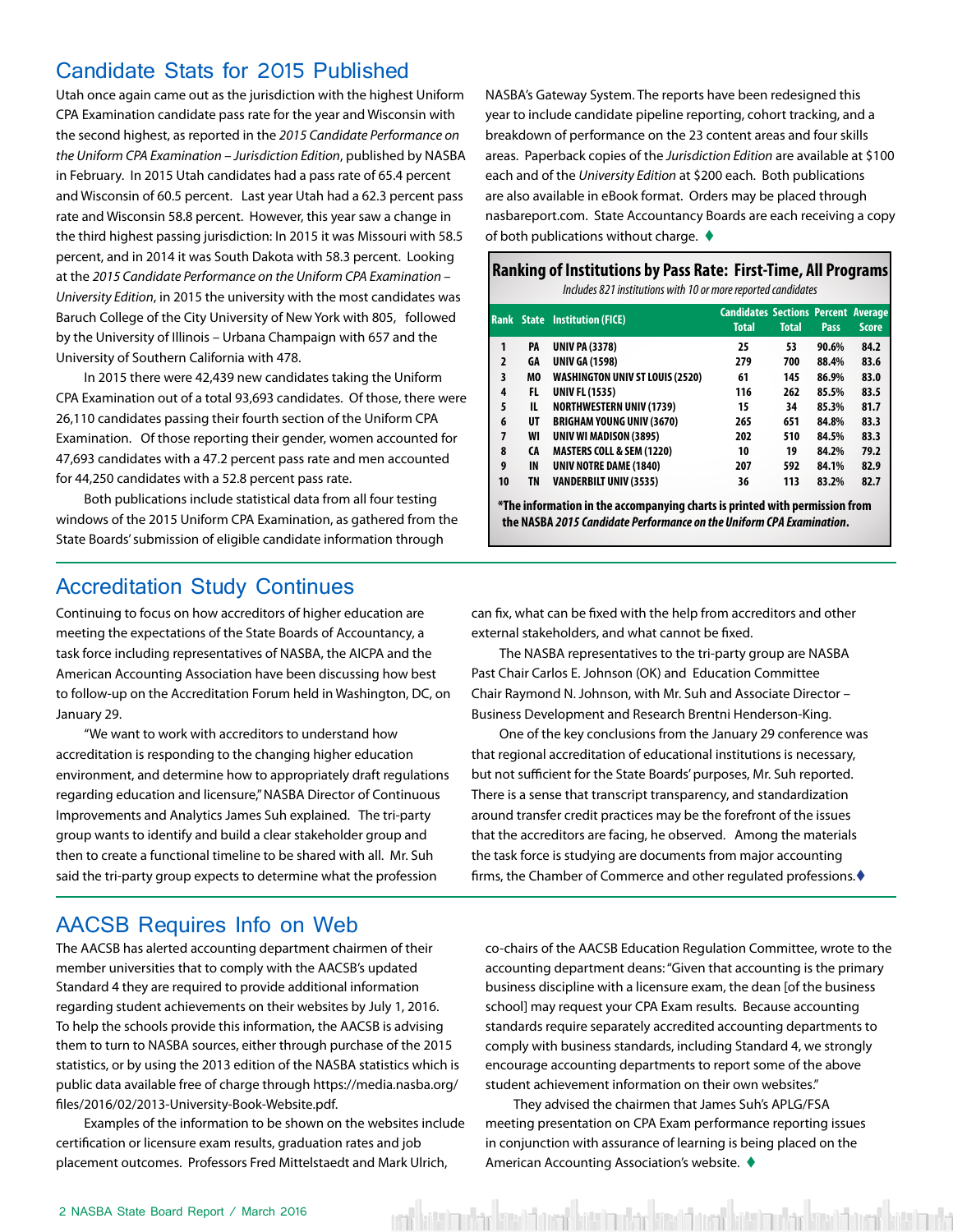# PRESIDENT'S MEMO

### **Getting to Yes**

Many of you probably read *Getting to Yes*, a current top-selling and often quoted business book by William Ury and Roger Fisher , first published in 1981 with a second edition published in 1991 with Bruce M. Patton. I continue to go back to it as I find many of its tenets valuable. Much of the book reflects the work of Harvard University's Negotiation Project, which was an integral part of my studies at the Kennedy School there. Through the years I have often heard interpretations that completely missed the point of the lessons in *Getting to Yes.* To better understand the context of the book, the subtitle, *Negotiating Agreement Without Giving In,* probably better represents the message.

Contrasting to *Getting to Yes* are the "lessons" in Walter Isaacson's book, *Steve Jobs*, a biography of the late founder of Apple, one of the largest companies in the world. Although not intended to be a "business" book, it contains many essential processes and decision making protocols that are important to consider. My friend Michael Brannick, President of Prometric, wrote a fascinating book, *Jobs at Prometric*, wherein he uses the elements of *Steve Jobs* to create decision and management tools that he applied to his company. This past year we invited Mr. Brannick to Nashville to speak to our senior staff about his work, and we followed up by doing an internal study of how those lessons might apply to NASBA.



**Ken L. Bishop President & CEO**

I would ask you to contrast what I believe may be the most encapsulating quotes from each book. In *Getting to Yes*, Professor Fisher states: "The ability to see the situation as the other side sees it, as difficult as it may be, is one of the most important skills a negotiator can possess." From *Steve Jobs*, the author describes when Jobs (the genius behind Apple Computers, the iPhone, and the iPad) was asked what were his greatest innovations, he responded, "The 2,000 times I said "no"".



 This week NASBA's ALD/CPA Verify Committee released an update on the Accountancy Licensing Database (ALD) that now contains data from 51 jurisdictions (only Delaware, Hawaii, Utah and Wisconsin not yet included), which shows that 630,925 active licensed CPAs are in the system. When all U.S. jurisdictions are on board, we will certainly have over 650,000 licensees identified, making the U.S. Boards of Accountancy and NASBA the largest accounting regulatory association in the world. With the increasing complexity of U.S. and world accounting standards, the growing user and investor expectations of the profession, and the accelerating move towards a global economy, the importance of when we say "yes", "no" or when we

work to achieve middle ground with our counterparts, becomes critical to our success.

As the CEO of NASBA, I have had to say "no" many times. Certainly not the 2,000 times that Steve Jobs described, but often. You've heard me say: "We are not going to write checks that we can't cash." This cautious approach has yielded some positive results including hiring outstanding people, growing our financial reserves and becoming more collaborative and efficient. Saying "no" at the right times has allowed us to say "yes" to asks that have positive impacts on you, the Boards of Accountancy.

I recently signed one of the largest contracts in NASBA's history to build an intuitive, safe and reliable CPE audit tool for all interested Boards of Accountancy at no cost to them. At last year's Executive Directors' meeting, in a closed session, the executive directors clearly articulated the need for that audit tool system. Many remember that I had to say "no" several times until we knew we had clear expectations and reliable information.

Just this past month we filled a new NASBA staff position: The Director of Technical Research will be a valuable resource for our volunteers serving on important national and international committees, boards and task forces. Again, there were many "no's" before we developed the appropriate job description and found the right person to fill this key post.

There will certainly be more "no's" in our future, but also significant "yes's". We take our "Member Focused, Mission Driven" mantra very seriously. Our goal is to continue growing NASBA's capability and capacity to provide State Boards with the tools and support they need to protect the public and to meet our mission: "To enhance the effectiveness and advance the common interests of the Boards of Accountancy." For you, we are getting to yes!

*Semper ad meliora (Always toward better things).*

Jon L. Bohop

*— Ken L. Bishop President & CEO*

thurdistic from Fibers of the rest of the Fibers' of the rest for the fibers of the rest of the